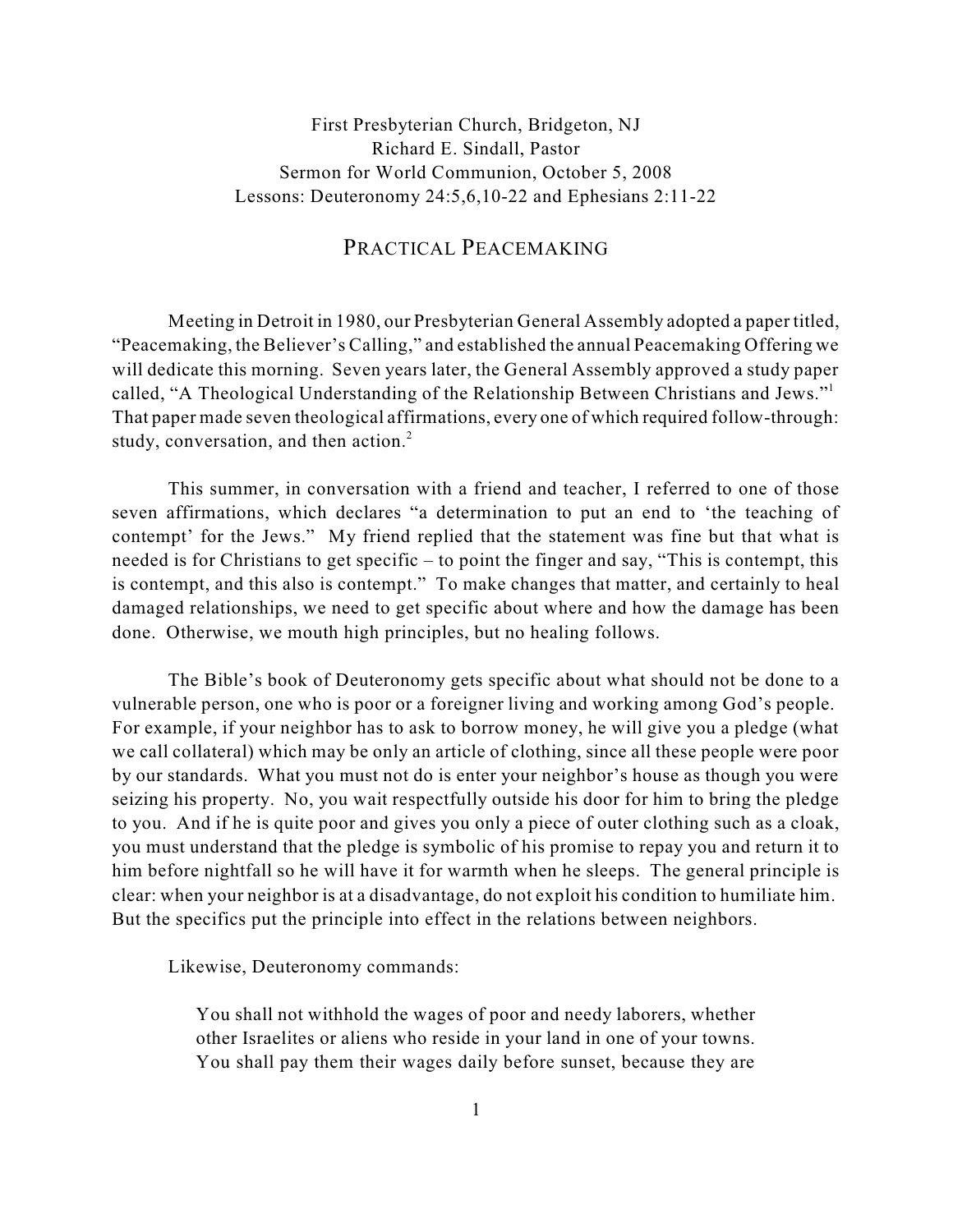poor and their livelihood depends on them; otherwise they might cry to the LORD against you, and you would incur guilt.

Here again, the specifics give force to the general principle also stated, "You shall not deprive a resident alien or an orphan of justice." But justice is a lofty concept brought down to earth by the specific command, frequently broken these days in our society: *do not withhold the immigrant's wages.*

What are the general principles for Christians about peacemaking? We believe:

- All humanity and, therefore, every human being is created in the image of God.
- Jesus Christ, God's Son, gave himself because God loves the world and all its people. In his passion (his crucifixion and all that led up to it), he entered into solidarity with all people who are sinful, who are humiliated, who are outcast, who are made to suffer by life or by society or by their neighbors. So, the way we treat the person at a disadvantage is the way we are treating Jesus Christ.
- In our reading from the Letter to the Ephesians and elsewhere in the Newer Testament, we hear that Christ came to reconcile divided people and hostile groups, bringing us together before God. "So he came and proclaimed peace to you who were far off and peace to those who were near; for through him both of us have access in one Spirit to the Father."
- Because all people are created by God and called to redemption by Christ to live as God's daughters and sons, our divisions and hostilities perpetuate and reincarnate in God's children the breaking of Jesus' body and the shedding of his blood.

Now, what can we do to make Christ's call to peacemaking practical and specific? I have some suggestions.

- Identify the stereotypes we have been taught to lump people together unfairly. Once I see the stereotype for what it is, I can catch myself using it and stop. I can even learn to make fun of myself a little, reinforcing my intention and prayers to stop judging people falsely and get to know them as persons.
- Identify resentments. Stop defending ourselves and listen to the other's anger or hurt. Yes, this step is hard, especially if we have resentments or fears of our own, and even more especially if our pride depends upon seeing ourselves as superior to the other group. But at the Lord's Table, all superiority is dropped and discarded.
- Sensitize ourselves to the triggers. If we do not know the history of alienation and of the damage done, we may not know the sore points. Then, we find ourselves thinking, defensively, "I didn't mean any harm; what's she so touchy about, what's his problem?"